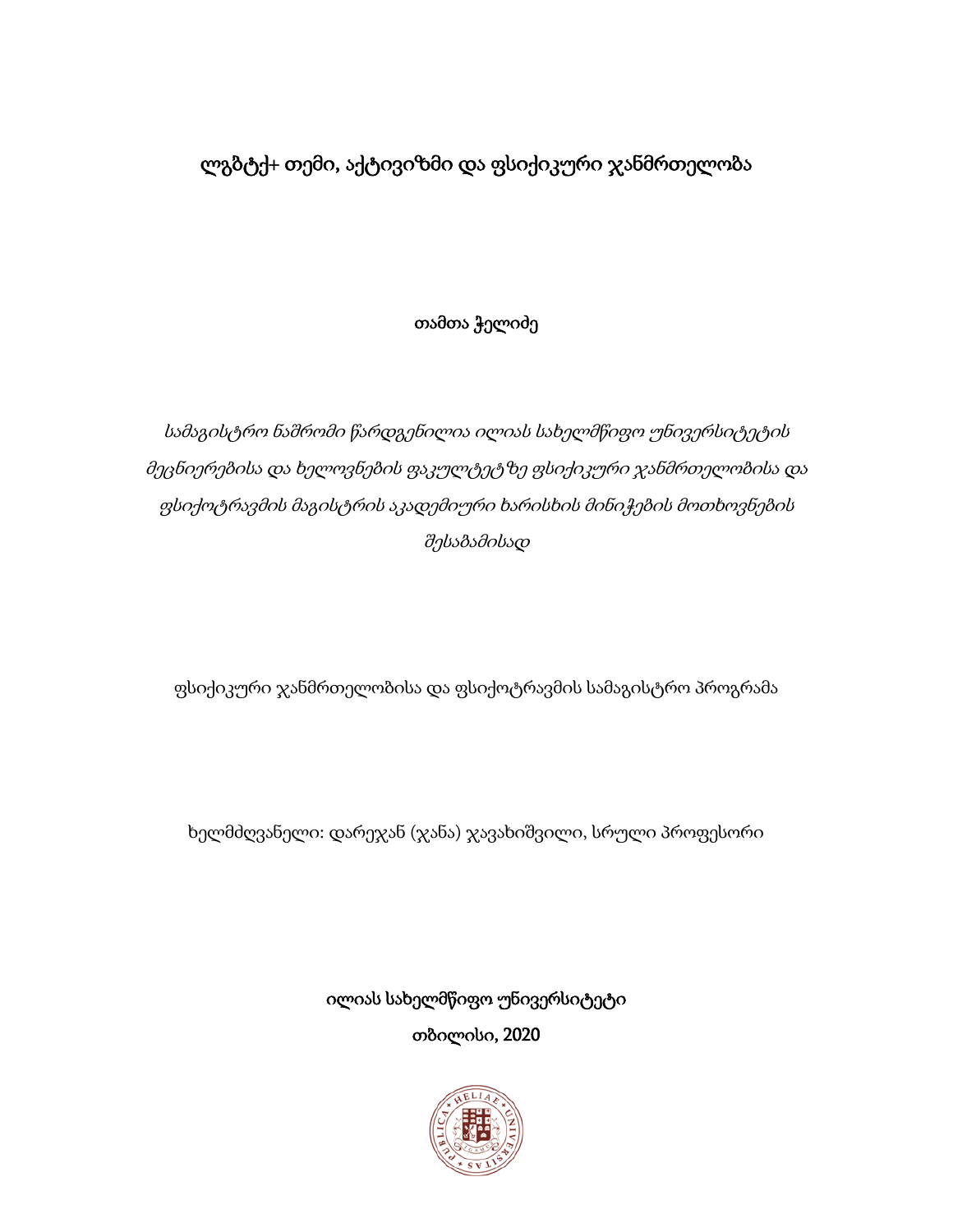### განაცხადი

როგორც წარმოდგენილი ნაშრომის ავტორი, ვაცხადებ, რომ ნაშრომი წარმოადგენს ჩემს ორიგინალურ ნამუშევარს და არ შეიცავს სხვა ავტორების მიერ აქამდე გამოყენებულ, გამოსაყენებლად მიღებულ ან დასაცავად წარდგენილ მასალებს, რომლებიც ნაშრომში არ არის მოხსენიებული ან ციტირებული სათანადო წესების შესაბამისად.

სახელი, გვარი: თამთა ჭელიძე

#### ხელმოწერა:

თარიღი:07/07/2020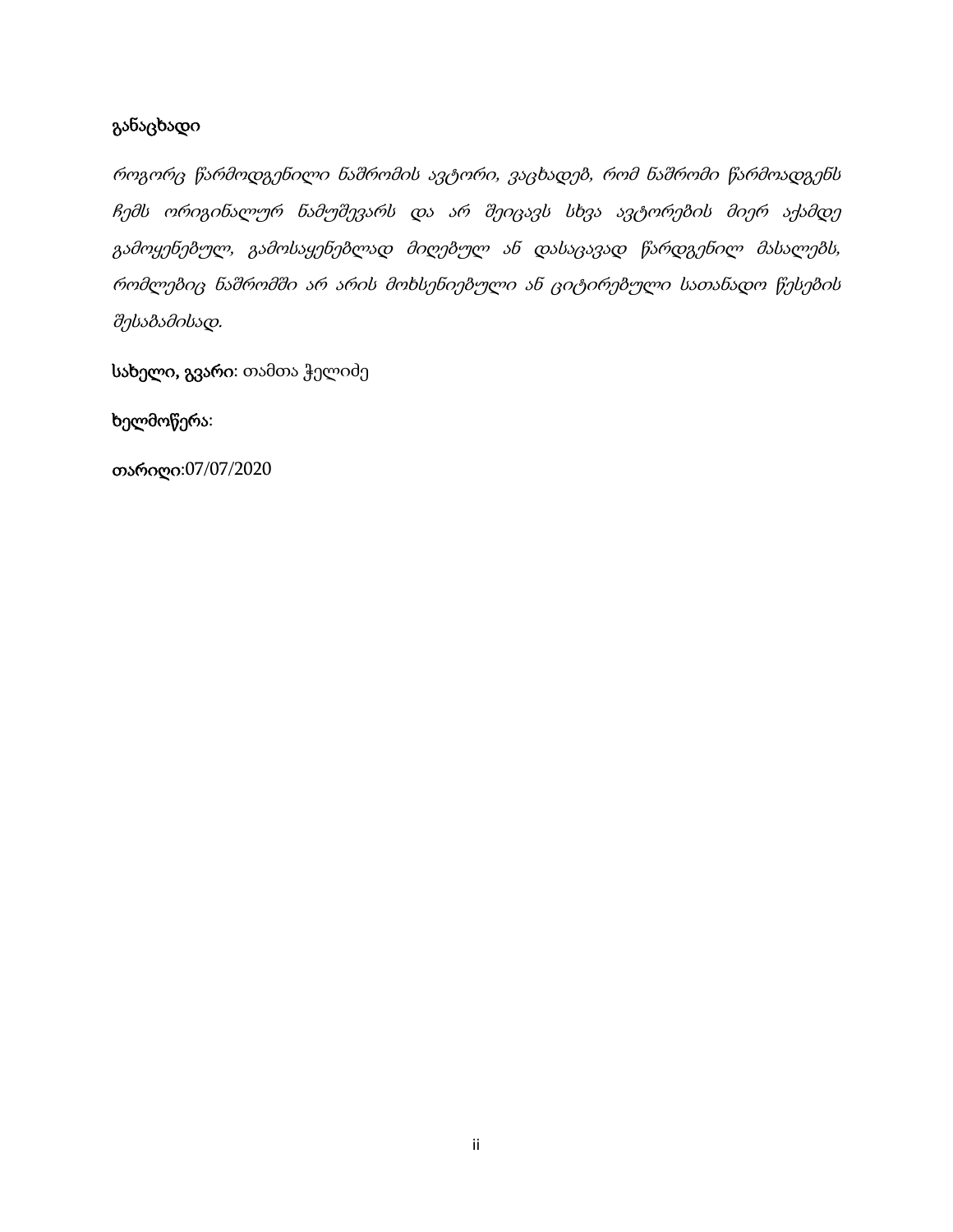## აბსტრაქტი

პრობლემის აქტუალობა: ლგბტქ+ თემი ფსიქიკური ჯანმრთელობის პრობლემების განვითარების რისკის ქვეშ დგას, რამდენადაც ის ექვემდებარება სტრესორთა კომპლექსურ სისტემას, გამომდინარე საზოგადოებაში არსებული სტიგმისა და დისკრიმანაციიდან. ამიტომაც აქტუალურია მათი ფსიქიკური ჯანმრთელობის მდგომარეობის კვლევა, ვინაიდან ეს მოგვცემს საშუალებას, ფსიქოსოციალური ზრუნვის სერვისები მათი ფსიქიკური ჯანმრთელობის საჭიროებებს მოვარგოთ.

საკვლევი მიზანი: კვლევის მიზანია ლგბტქ+ თემის წარმომადგენლებში, კერძოდ, თემის აქტივისტ და არააქტივისტ წევრებში, ბავშვობის მძიმე გამოცდილებების, გავრცელებული ფსიქიკური აშლილობებისა და ამ აშლილობების განვითარების ხელშემწყობი და ხელის შემშლელი ფაქტორების (ფატალიზმი, პროფესიული გადაწვა, აღდგენისუნარიანობა) კვლევა.

მეთოდი: კვლევაში გამოყენებული იყო რაოდენობრივი მიდგომა, კერძოდ - ონლაინ თვით-ადმინისტრირებადი კითხვარის მეშვეობით კვლევაში მონაწილეობა მიიღო 18-დან 65 წლამდე 110 რესპონდენტმა. რესპონდენტები შეირჩნენ ხელმისაწვდომი შერჩევის პრინციპით. საკვლევი კითხვარი შედგენილია შემდეგი კითხვარების მეშვეობით: ბავშვობის მძიმე გამოცდილების კითხვარი ACE IQ, დეპრესია PHQ9, შფოთვა GAD7, პტსა/კომპლექს პტსა ITQ, ფატალიზმი MFQ, ემოციური გამოფიტვა MBI/emotional exhaustion component, აღდგენისუნარიანობა RAQ.

შედეგები: კვლევის შედეგებმა გვაჩვენა, რომ თემში საკმაოდ მაღალია ფსიქიკური ჯანმრთელობის პრობლემების პრევალენტობა. ამ პრობლემებიდან მაღალი შფოთვა დადებით კორელაციაშია ფატალიზმთან, ხოლო დეპრესია - უარყოფით კორელაციაში აღდგენისუნარიანობასთან. ამ ორი ცვლადის კავშირი სხვა აშლილობებთან არ დადასტურდა. შერჩევის არც ერთმა წევრმა არ გამოავლინა ძლიერი აღდგენისუნარიანობა. კვლევითი ჯგუფის მოლოდინების მიუხედავად, ლგბტქ+ თემის შერჩევის აქტივისტები გაცილებით უფრო მოწყვლადი ჯგუფია,

iii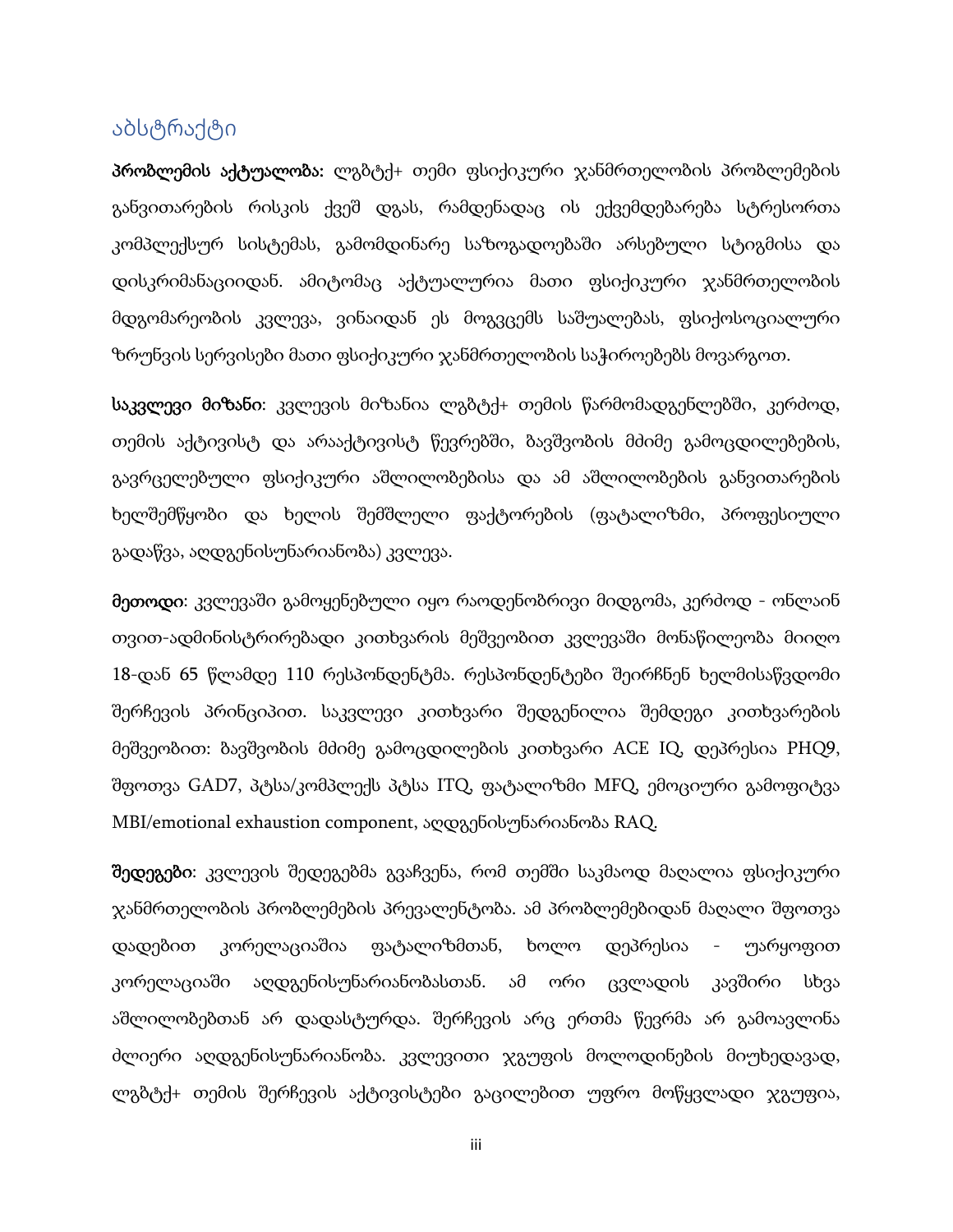ვიდრე არააქტივისტები, აქვთ უფრო მაღალი პრევალენტობა რიგი ფსიქიკური აშლილობების სიმპტომებისა და გაცილებით ნაკლებ შემთხვევაში ავლენენ არსებით აღდგენისუნარიანობას. კვლევაში დადასტურდა ცხადი კავშირი აღდგენისუნარიანობას, მაღალი საფეხურების განათლებასთანა და მაღალ შემოსავალთან. ასევე, დადასტურდა კავშირი ფატალიზმსა და საკუთარი გენდერული იდენტობის თუ სექსუალური ორიენტაციის დამალვასთან, და კავშირი ემოციურ გამოფიტვასა და ნაწილობრივ ქამინგ აუთს შორის.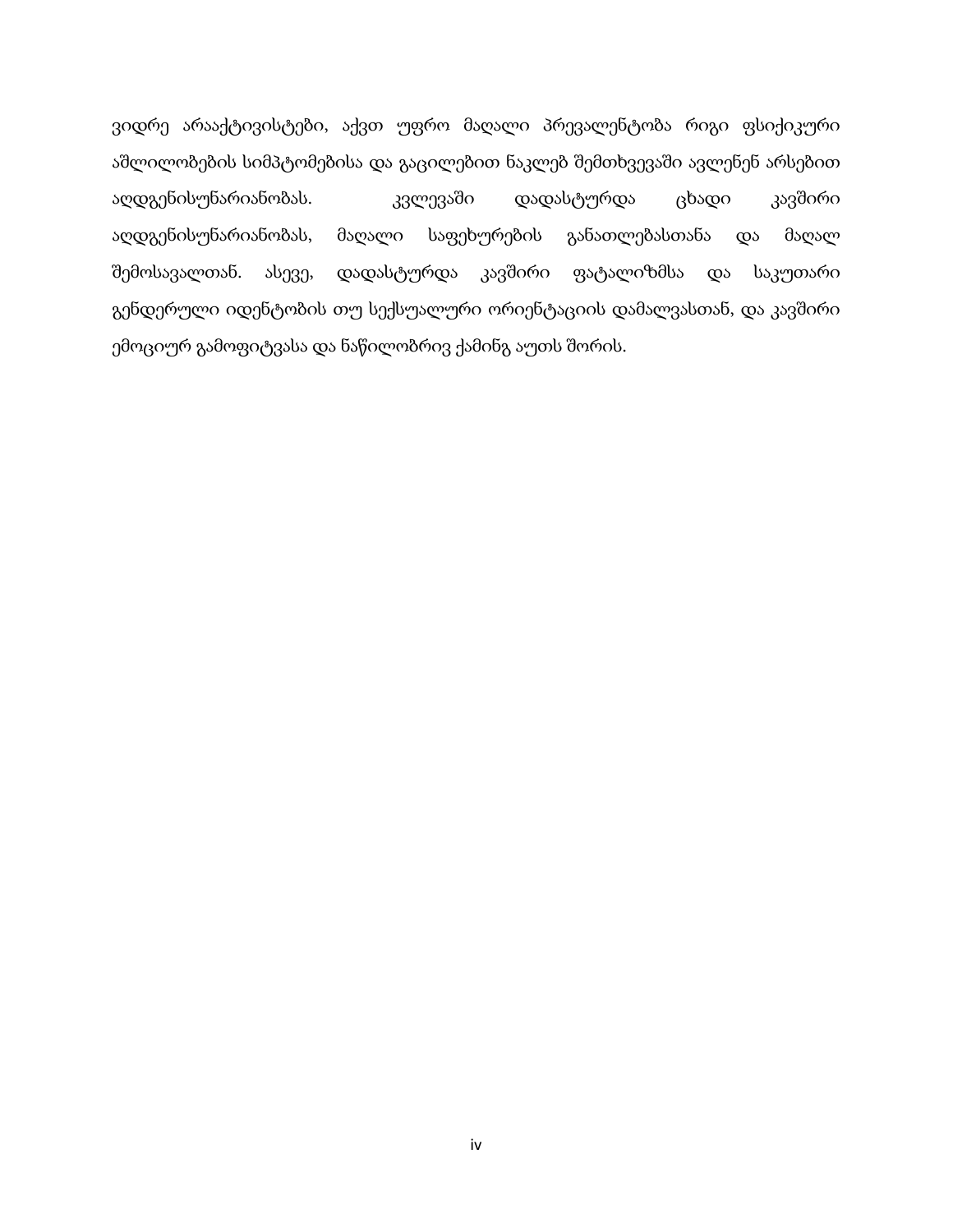#### Abstract

Research relevance: LGBTQ+ community is under high risk of developing mental health conditions, since the community is affected by complex system of stressors, because of stigma and discrimination existing in the society. Therefore, it is extremely relevant to study mental health conditions of the community members, and plan psycho-social services according to this evidence and actual needs of the target group.

Research aim: Research aims at studying the LGBTQ+ community, in order to identify adverse childhood experiences, common mental disorders, and risk and safety factors for developing these disorders, such as fatalism, professional burnout, and resilience, within this group and its' activist and non-activitist members.

Research methodology: The quantitative research was conducted through online selfadministrative questionnaire. Totally 110 respondents within the age range of 18-65 were covered through convenience sampling. The questionnaire was compiled with following scales and instruments: Adverse Childhood Experiences International Questionnaire (ACE IQ), PHQ9 for depression, GAD7 for anxiety, International Trauma Questionnaire (ITQ) for PTSA and Complex PTSA, Multidimensional Fatalism Questionnaire (MFQ), Emotional Exhaustion Component of Maslach Burnout Inventory (MBI), and Resilience Assessment Questionnaire (RAQ).

Results: Research showed high prevalence of mental health conditions within the sample. Out of these conditions high levels of anxiety is in positive correlation with fatalism, while depression is in negative correlation with resilience. High resilience was not shown in any member of the sample. Research demonstrated high vulnerability of activists, in comparison with non-activists, havig higher prevalence of mental health conditions and much lower resilience. The research demonstrated high positive correlation between higher levels of education and financial income, with substantial resilience. Also, higher levels of fatalism among those members, who have not revealed their gender identity or sexual orientation, as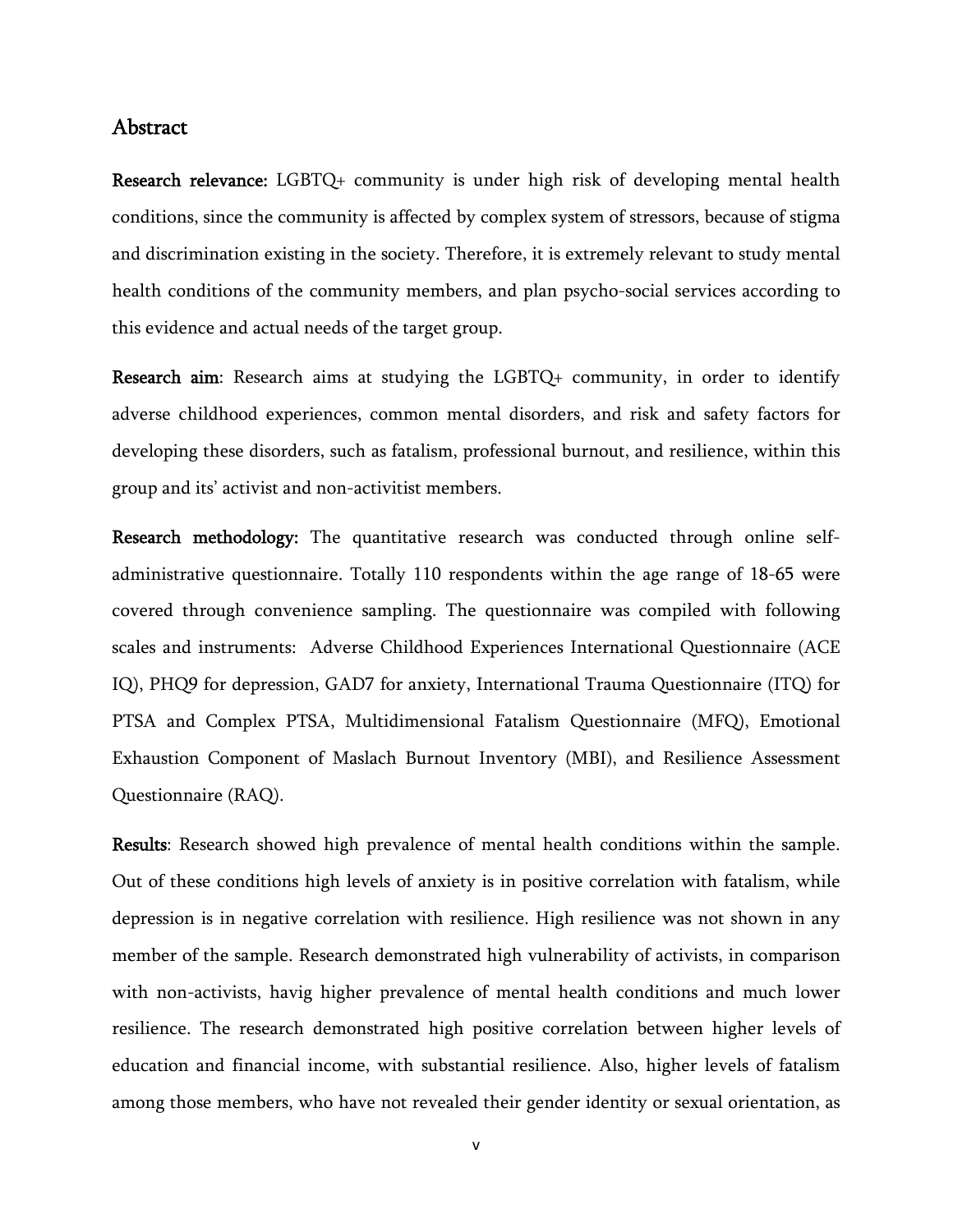well as higher emotional exhaustion among those, who only partially revealed their identity and orientation.

## საკვანძო ტერმინები:

ლგბტქ+ თემი; აქტივიზმმი, აღდგენისუნარიანობა, ფსიქიკური ჯანმრთელობა, ბავშვობის მძიმე გამოცდილებები, დეპრესია, შფოთვითი აშლილობა, პოსტ ტრავმული სტრესული აშლილობა, კომპლექსური პოსტ ტრავმული სტრესული აშლილობა, ფატალიზმი, ემოციური გამოფიტვა.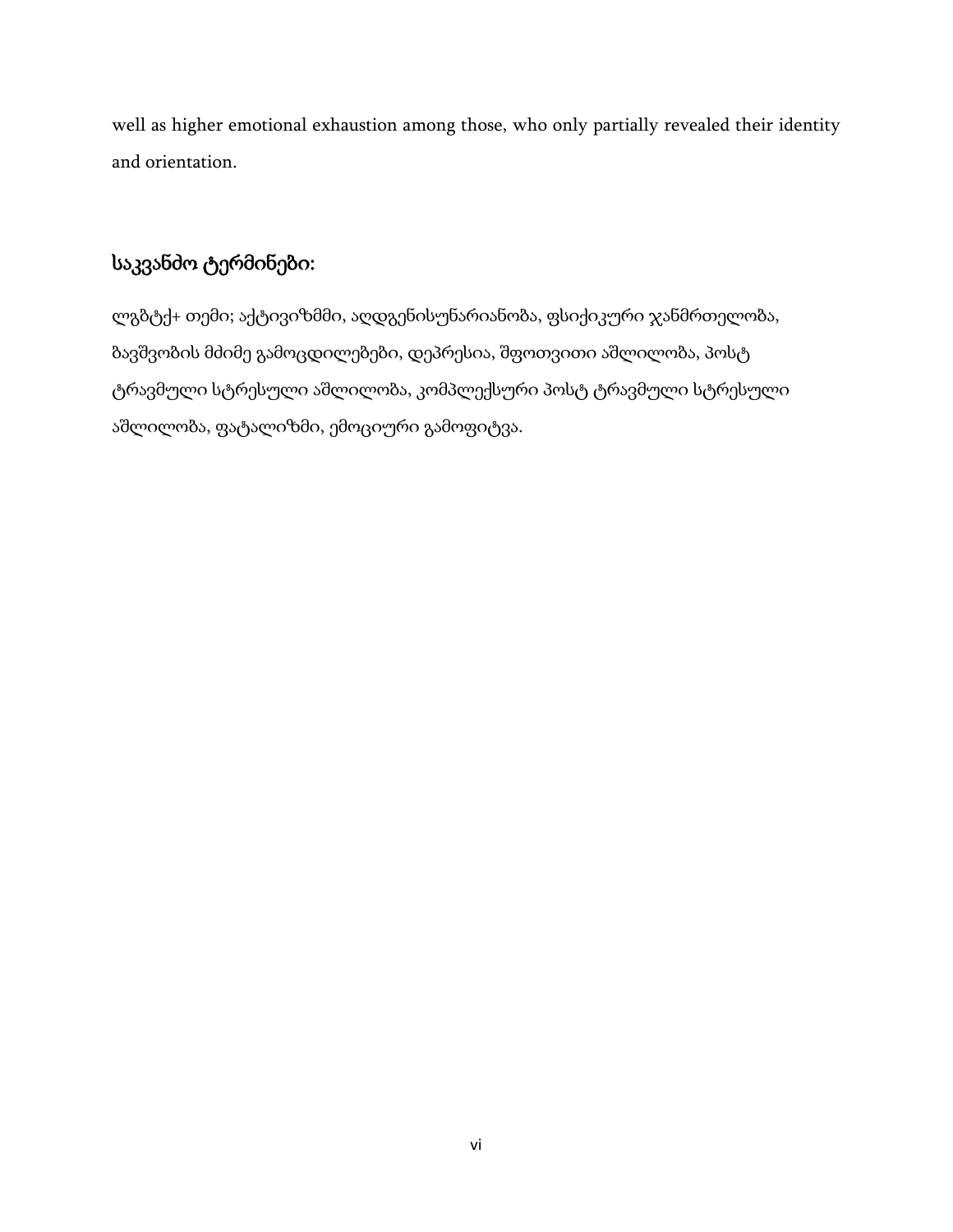### მადლობა

მადლობა მინდა გადავუხადო ჩემი კვლევის ხელმძღვანელ, ქალბატონ ჯანა ჯავახიშვილს, გამოხატული ნდობისა და კვლევითი მიმართულების მიცემისთვის.

ასევე განსაკუთრებული მადლობა თანასწორობის მოძრაობის გუნდს, განსაკუთრებით, იასონ შინშიაშვილს, კვლევის პროცესში გაწეული დახმარებისთვის.